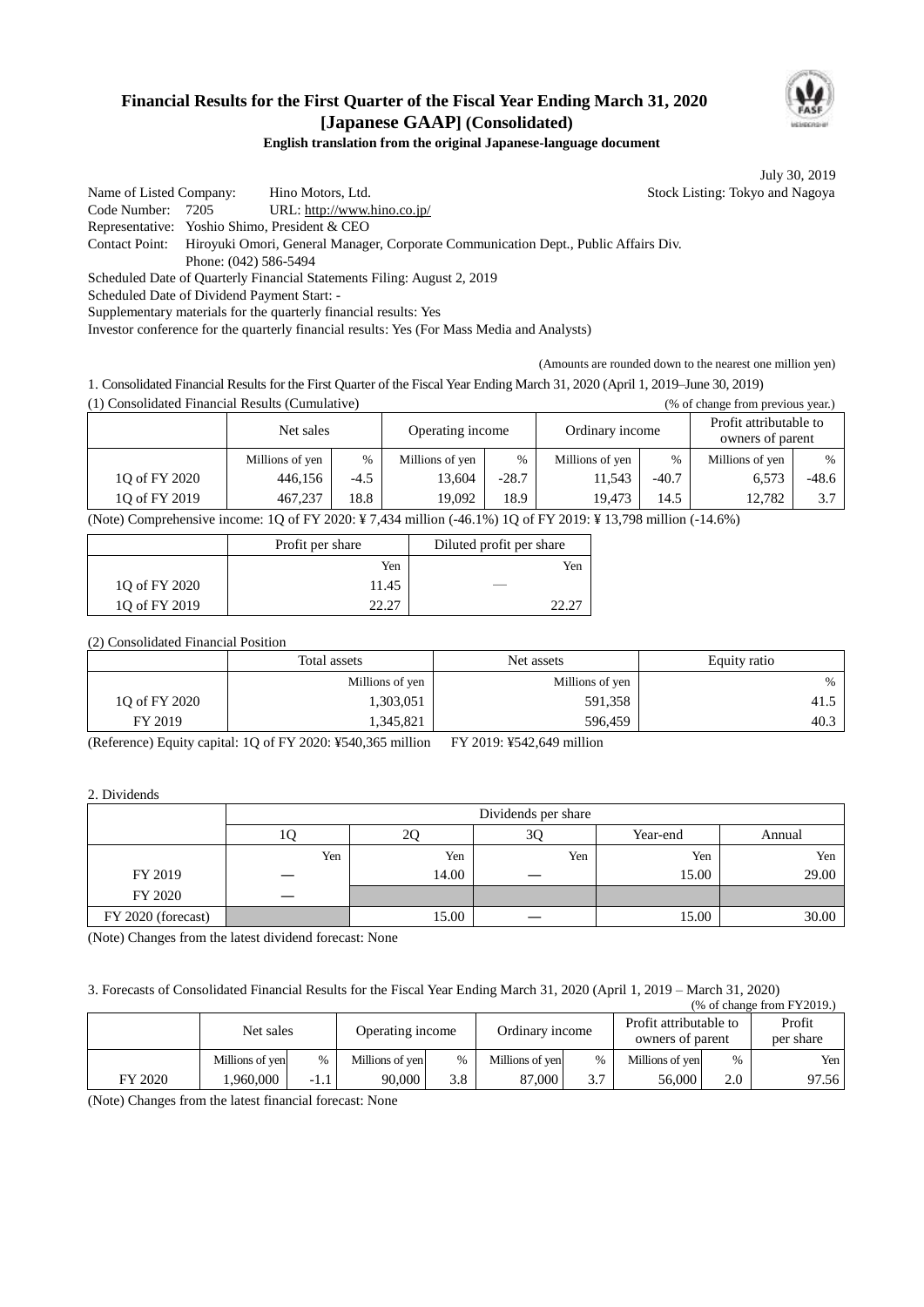\*Notes

- (1) Changes in significant subsidiaries (changes of specified subsidiaries resulting in changes in scope of consolidation) during the current term: None
- (2) Application of the accounting procedures for producing quarterly consolidated financial statements: None

(3) Changes in accounting policies, accounting estimates and restatements:

| 1) Changes in accounting policies due to revisions of accounting standards: None |      |
|----------------------------------------------------------------------------------|------|
| 2) Changes in accounting policies due to reasons other than above 1):            | None |
| 3) Changes in accounting estimates:                                              | None |

- 4) Restatements: None
- (4) Number of outstanding shares (common stock)
- 1) Number of outstanding shares (including treasury stock) at end of term
- 2) Number of treasury stock at end of term

| JUN 1         |                    |               |                    |
|---------------|--------------------|---------------|--------------------|
| 1Q of FY 2020 | 574,580,850 shares | FY 2019       | 574,580,850 shares |
|               |                    |               |                    |
| 1Q of FY 2020 | 601,789 shares     | FY 2019       | $601,517$ shares   |
| 10 of FY 2020 | 573,979,092 shares | 10 of FY 2019 | 573,928,262 shares |

3) Average number of shares (quarterly consolidated cumulative period)

\*Summary of financial results is out of scope of audit.

\*Statement regarding the proper use of financial forecasts and other remarks

 Descriptions regarding the future, including the financial projections contained in this report, are based on certain assumptions currently available to the Company, which are, at the discretion of the Company, deemed reasonable, and the Company gives no guarantees that it will achieve these results. In addition, actual financial results may significantly vary due to various factors.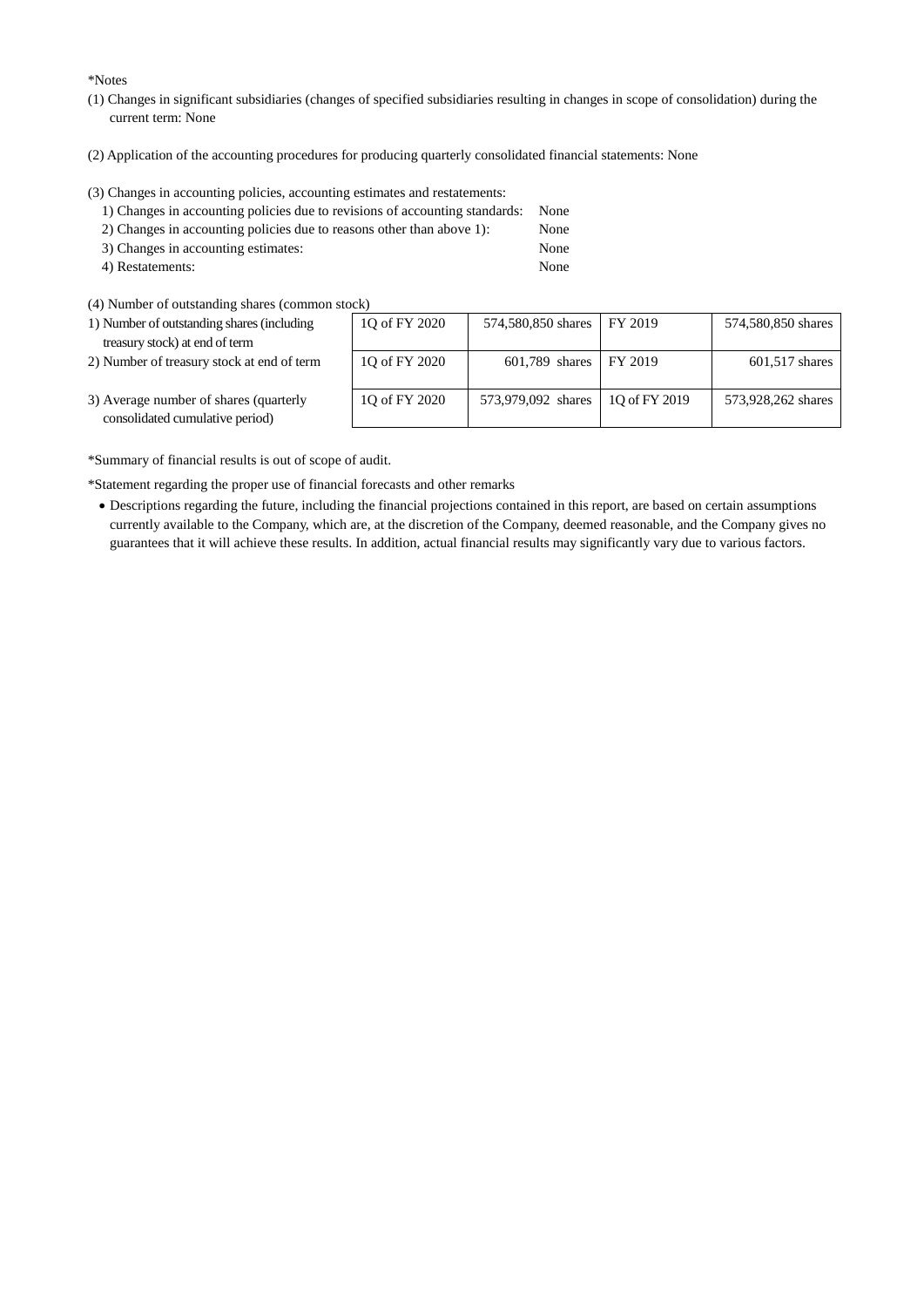### Appendix

## Table of contents of the appendix

| (2) Quarterly Consolidated Statements of Income and Quarterly Consolidated Statements of Comprehensive |
|--------------------------------------------------------------------------------------------------------|
|                                                                                                        |
|                                                                                                        |
|                                                                                                        |
|                                                                                                        |
|                                                                                                        |
|                                                                                                        |
|                                                                                                        |
|                                                                                                        |
|                                                                                                        |
|                                                                                                        |
|                                                                                                        |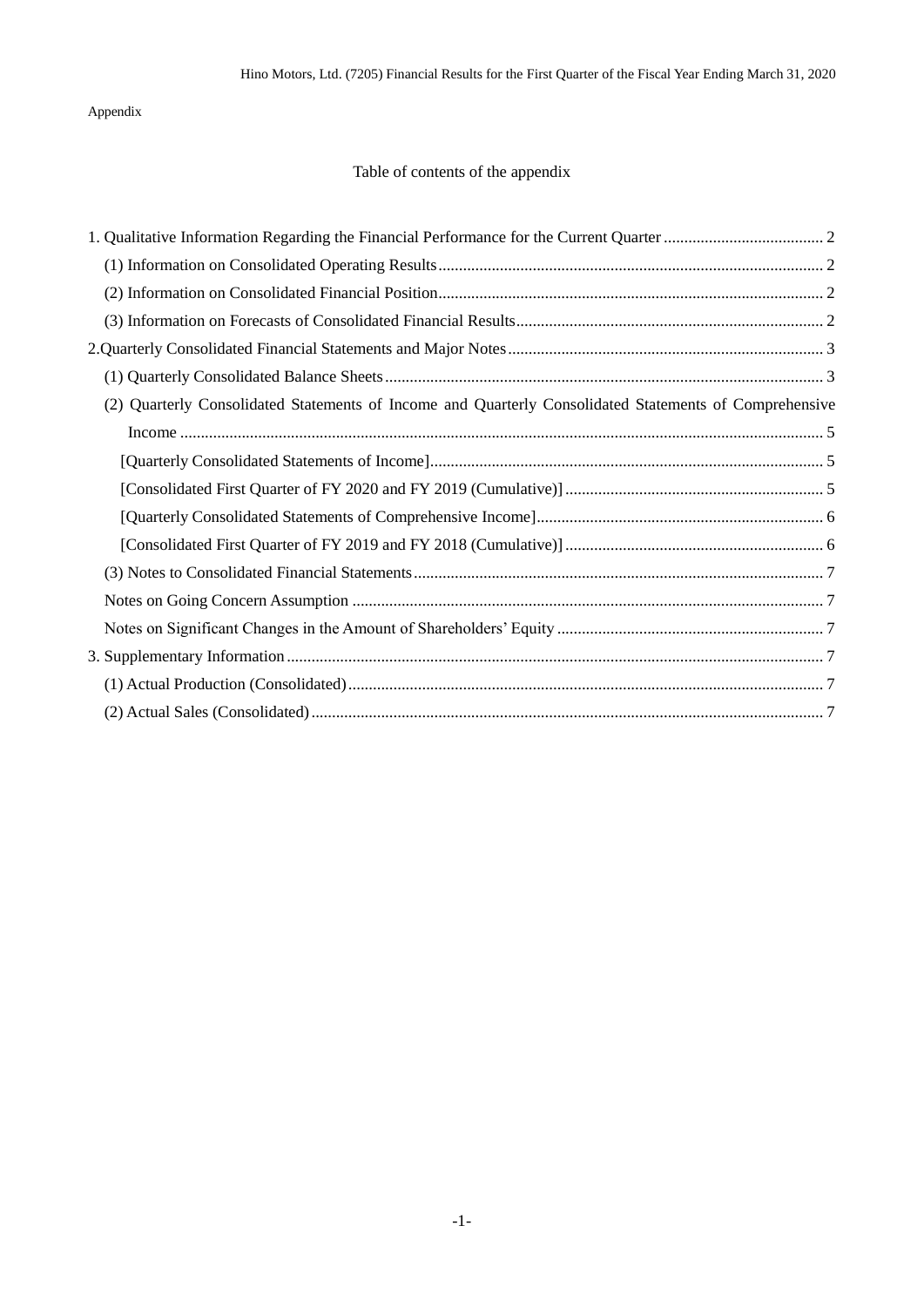### <span id="page-3-1"></span><span id="page-3-0"></span>**1. Qualitative Information Regarding the Financial Performance for the Current Quarter (1) Information on Consolidated Operating Results**

As for the Japanese domestic truck market during the current first quarter (three months), the total demand for heavy- and medium-duty trucks was 20.5 thousand units, an increase of 1.9% compared to the same quarter in the previous year, mainly because the demand for cargo trucks was strong. Total demand for light-duty truck was 24.5 thousand units, an increase of 9.9% compared to the same quarter in the previous year, due to the rush demand prior to the adoption of emission gas control regulations.

As for Japanese domestic sales, the total sales volume of trucks and buses was as high as 15.6 thousand units, but decreased by 3.0% compared to the same quarter in the previous year, which marked a record high sales volume for the first quarter period.

As for overseas sales, it was greatly affected by the decline in demand mainly in Indonesia although sales in the U.S. remained favorable. As a result, sales volume was 27.6 thousand units, a decrease of 11.5% compared to the same quarter in the previous year.

As a result of the above, total unit sales of Hino Brand trucks and buses were 43.2 thousand units, a decrease of 8.6% compared to the same quarter in the previous year.

As for the volume of sales to Toyota Motor Corporation, total sales volume was 37.2 thousand units, almost unchanged from the same quarter in the previous year (an increase of 0.6%).

As a result of the above, net sales in the current first quarter were ¥446,156 million, which is a decrease of ¥21,080 million (-4.5%) as compared to the same quarter in the previous year. As for profit and loss, due mainly to a decrease in sales volume in Japan and overseas, operating income was ¥13,604 million which is a decrease of ¥5,488 million (-28.7%) compared to the same quarter in the previous year, ordinary income was ¥11,543 million which is a decrease of ¥7,930 million (-40.7%) compared to the same quarter in the previous year, and profit attributable to owners of parent was ¥6,573 million which is a decrease of ¥6,208 million (-48.6%) compared to the same quarter in the previous year.

#### <span id="page-3-2"></span>**(2) Information on Consolidated Financial Position**

Total assets at the end of the first quarter decreased to ¥1,303,051 million by ¥42,769 million compared to the end of the previous fiscal year. This is mainly because notes and accounts receivable - trade decreased by ¥43,910 million.

Liabilities decreased to ¥711,693 million by ¥37,668 million compared to the end of the previous fiscal year. This is mainly because notes and accounts payable - trade decreased by ¥25,882 million and short-term loans payable decreased by ¥10,107 million.

Net assets decreased to ¥591,358 million by ¥5,100 million compared to the end of the previous fiscal year. This is mainly because profit attributable to owners of parent of ¥6,573 million was recorded and non-controlling interests decreased by ¥2,816 million, although dividends from retained earnings of ¥8,611 million were paid.

#### <span id="page-3-3"></span>**(3) Information on Forecasts of Consolidated Financial Results**

Not changed from the previous announcement (Apr. 25, 2019).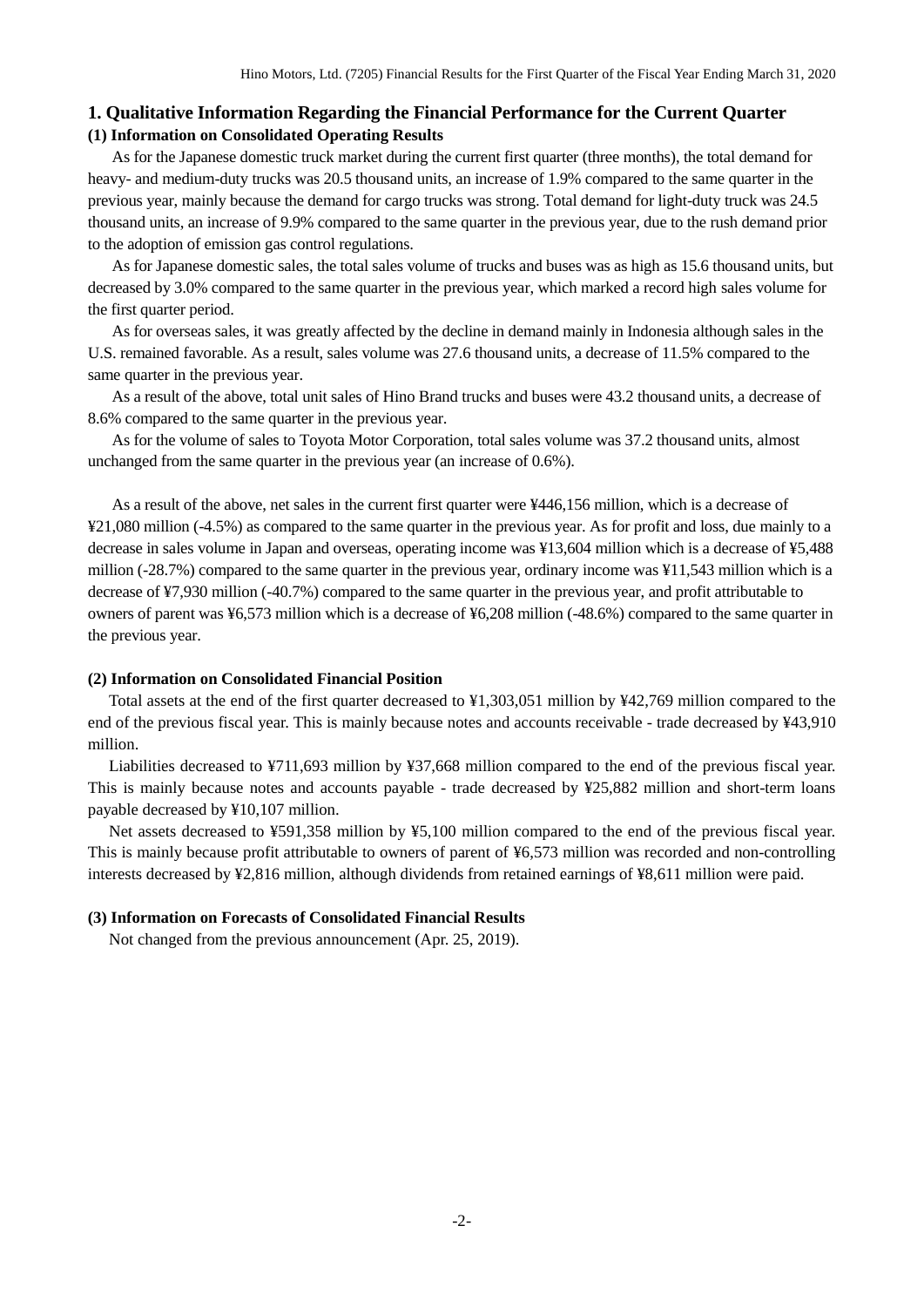## <span id="page-4-0"></span>**2.Quarterly Consolidated Financial Statements and Major Notes**

# <span id="page-4-1"></span>**(1) Quarterly Consolidated Balance Sheets**

|                                        |                        | (Millions of yen)        |
|----------------------------------------|------------------------|--------------------------|
|                                        | FY 2019                | First Quarter of FY 2020 |
|                                        | (As of March 31, 2019) | (As of June 30, 2019)    |
| Assets                                 |                        |                          |
| Current assets                         |                        |                          |
| Cash and deposits                      | 41,493                 | 42,987                   |
| Notes and accounts receivable - trade  | 354,001                | 310,091                  |
| Merchandise and finished goods         | 181,914                | 192,482                  |
| Work in process                        | 38,816                 | 38,158                   |
| Raw materials and supplies             | 41,791                 | 40,562                   |
| Other                                  | 78,257                 | 68,952                   |
| Allowance for doubtful accounts        | $-4,073$               | $-3,716$                 |
| Total current assets                   | 732,201                | 689,517                  |
| Non-current assets                     |                        |                          |
| Property, plant and equipment          |                        |                          |
| Buildings and structures, net          | 154,498                | 162,720                  |
| Machinery, equipment and vehicles, net | 96,688                 | 104,284                  |
| Land                                   | 122,028                | 123,200                  |
| Other, net                             | 60,374                 | 37,753                   |
| Total property, plant and equipment    | 433,589                | 427,959                  |
| Intangible assets                      | 23,620                 | 23,247                   |
| Investments and other assets           |                        |                          |
| Investment securities                  | 118,965                | 121,790                  |
| Deferred tax assets                    | 26,134                 | 27,065                   |
| Other                                  | 14,479                 | 16,620                   |
| Allowance for doubtful accounts        | $-3,169$               | $-3,149$                 |
| Total investments and other assets     | 156,409                | 162,327                  |
| Total non-current assets               | 613,619                | 613,534                  |
| Total assets                           | 1,345,821              | 1,303,051                |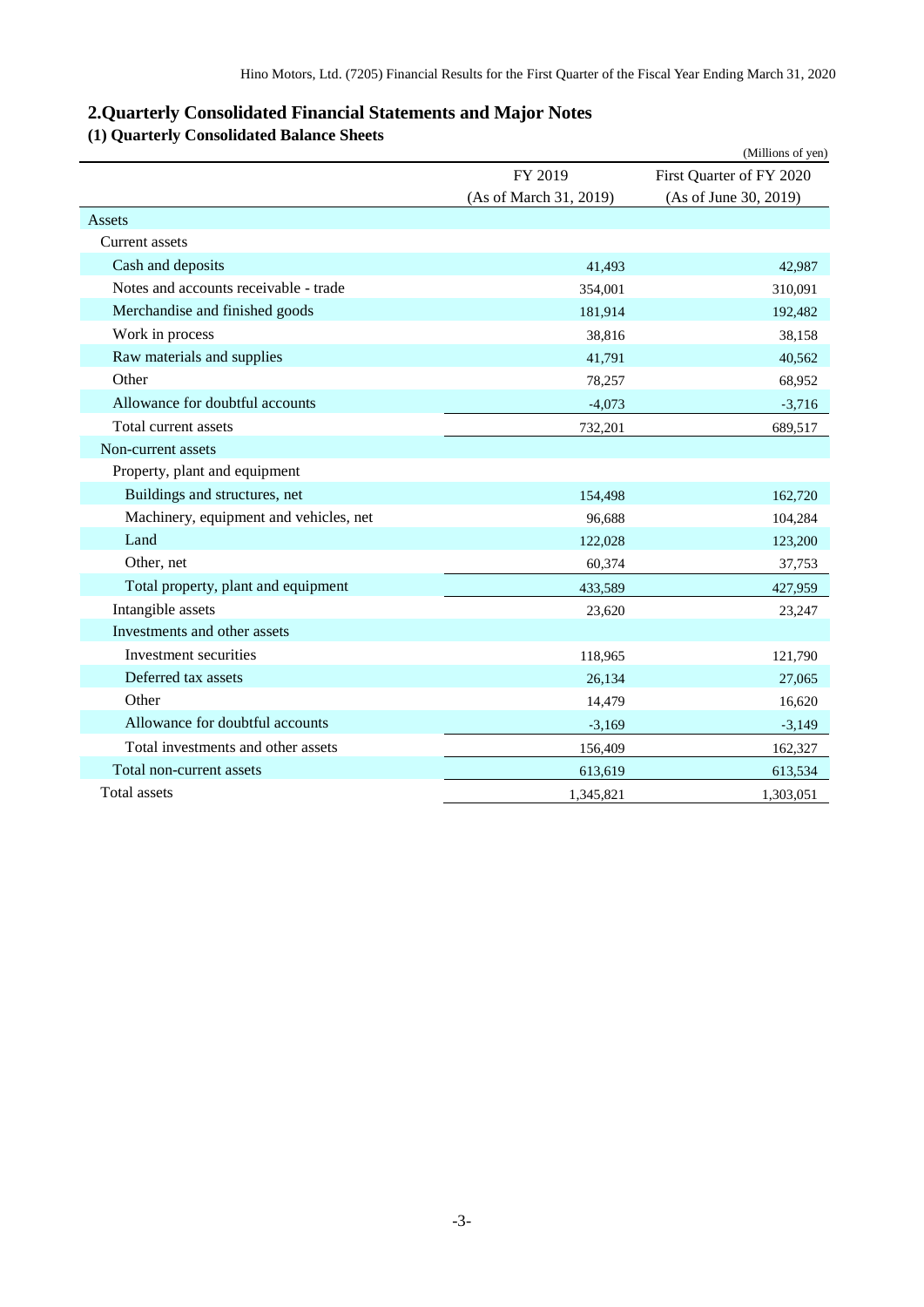|                                                       |                        | (Millions of yen)        |
|-------------------------------------------------------|------------------------|--------------------------|
|                                                       | FY 2019                | First Quarter of FY 2020 |
|                                                       | (As of March 31, 2019) | (As of June 30, 2019)    |
| Liabilities                                           |                        |                          |
| <b>Current liabilities</b>                            |                        |                          |
| Notes and accounts payable - trade                    | 282,434                | 256,551                  |
| Short-term borrowings                                 | 195,348                | 185,241                  |
| Current portion of long-term borrowings               | 6,264                  | 8,500                    |
| Income taxes payable                                  | 9,070                  | 6,088                    |
| Provision for product warranties                      | 42,651                 | 41,363                   |
| Other provisions                                      | 7,648                  | 10,150                   |
| Other                                                 | 99,349                 | 93,589                   |
| Total current liabilities                             | 642,766                | 601,485                  |
| Non-current liabilities                               |                        |                          |
| Long-term borrowings                                  | 20,483                 | 21,776                   |
| Deferred tax liabilities                              | 2,210                  | 2,129                    |
| Deferred tax liabilities for land revaluation         | 2,765                  | 2,765                    |
| Retirement benefit liability                          | 55,782                 | 56,199                   |
| Other provisions                                      | 2,019                  | 1,779                    |
| Other                                                 | 23,333                 | 25,557                   |
| Total non-current liabilities                         | 106,595                | 110,207                  |
| <b>Total liabilities</b>                              | 749,361                | 711,693                  |
| Net assets                                            |                        |                          |
| Shareholders' equity                                  |                        |                          |
| Capital stock                                         | 72,717                 | 72,717                   |
| Capital surplus                                       | 66,275                 | 65,618                   |
| Retained earnings                                     | 375,389                | 373,351                  |
| Treasury shares                                       | $-215$                 | $-216$                   |
| Total shareholders' equity                            | 514,166                | 511,471                  |
| Accumulated other comprehensive income                |                        |                          |
| Valuation difference on available-for-sale securities | 42,899                 | 44,316                   |
| Deferred gains or losses on hedges                    | $-64$                  | $-116$                   |
| Revaluation reserve for land                          | 2,325                  | 2,325                    |
| Foreign currency translation adjustment               | $-8,136$               | $-9,341$                 |
| Remeasurements of defined benefit plans               | $-8,540$               | $-8,290$                 |
| Total accumulated other comprehensive income          | 28,482                 | 28,893                   |
| Non-controlling interests                             | 53,809                 | 50,993                   |
| Total net assets                                      | 596,459                | 591,358                  |
| Total liabilities and net assets                      | 1,345,821              | 1,303,051                |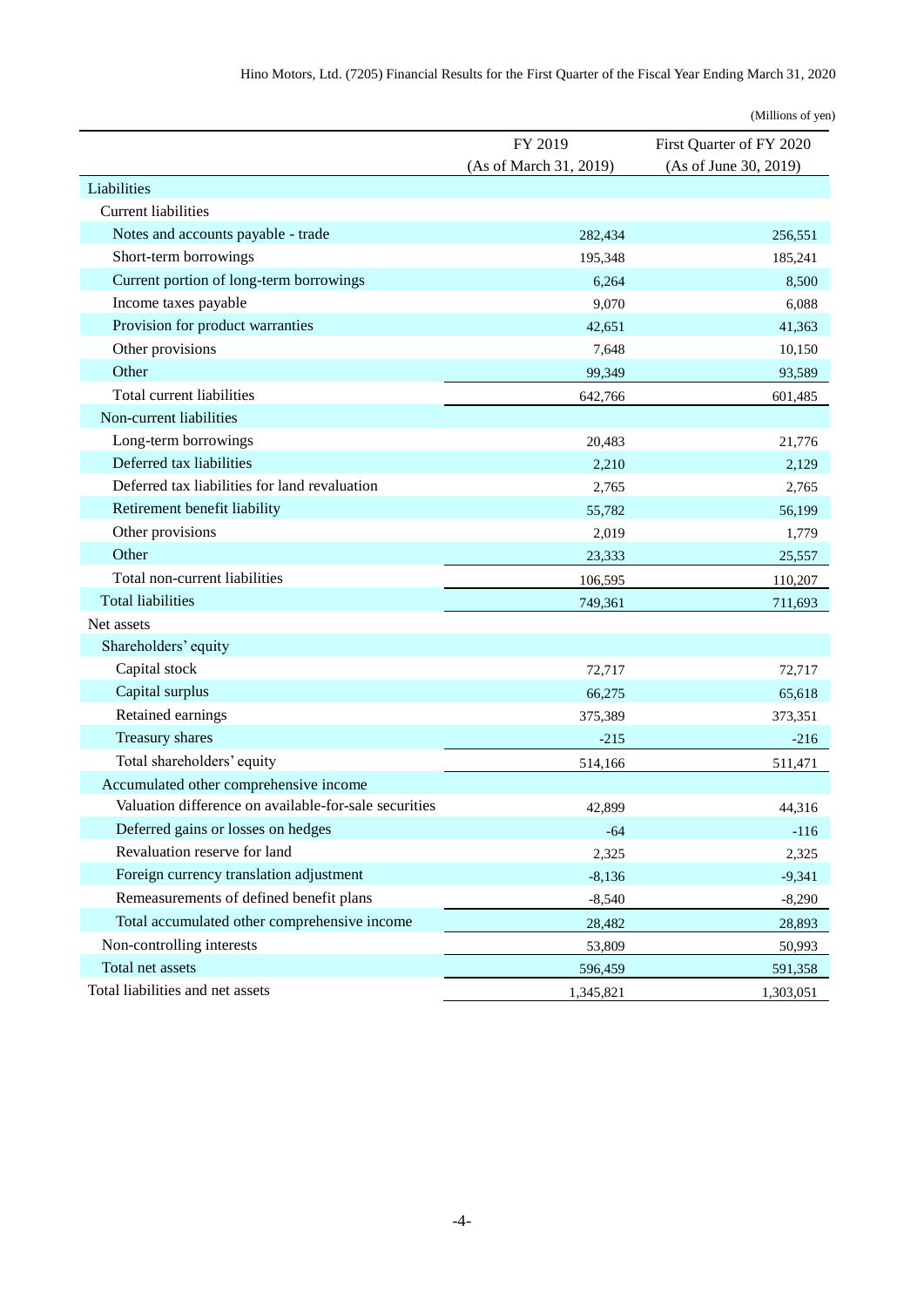## <span id="page-6-0"></span>**(2) Quarterly Consolidated Statements of Income and Quarterly Consolidated Statements of Comprehensive Income**

<span id="page-6-1"></span>[Quarterly Consolidated Statements of Income]

<span id="page-6-2"></span>[Consolidated First Quarter of FY 2020 and FY 2019 (Cumulative)]

|                                                               |                          | (Millions of yen)        |
|---------------------------------------------------------------|--------------------------|--------------------------|
|                                                               | First Quarter of FY 2019 | First Quarter of FY 2020 |
|                                                               | (From April 1, 2018      | (From April 1, 2019      |
|                                                               | to June 30, 2018)        | to June 30, 2019)        |
| Net sales                                                     | 467,237                  | 446,156                  |
| Cost of sales                                                 | 393,855                  | 381,122                  |
| Gross profit                                                  | 73,381                   | 65,034                   |
| Selling, general and administrative expenses                  |                          |                          |
| Salaries and allowances                                       | 12,260                   | 12,848                   |
| Provision for bonuses                                         | 1,559                    | 1,639                    |
| Retirement benefit expenses                                   | 813                      | 865                      |
| Other                                                         | 39,654                   | 36,076                   |
| Total selling, general and administrative expenses            | 54,288                   | 51,429                   |
| Operating profit                                              | 19,092                   | 13,604                   |
| Non-operating income                                          |                          |                          |
| Interest income                                               | 375                      | 310                      |
| Dividend income                                               | 759                      | 787                      |
| Share of profit of entities accounted for using equity method | 338                      |                          |
| Miscellaneous income                                          | 619                      | 711                      |
| Total non-operating income                                    | 2,092                    | 1,809                    |
| Non-operating expenses                                        |                          |                          |
| Interest expenses                                             | 1,273                    | 1,767                    |
| Foreign exchange losses                                       | 14                       | 1,000                    |
| Share of loss of entities accounted for using equity method   |                          | 37                       |
| Miscellaneous expenses                                        | 424                      | 1,065                    |
| Total non-operating expenses                                  | 1,712                    | 3,870                    |
| Ordinary profit                                               | 19,473                   | 11,543                   |
| Extraordinary income                                          |                          |                          |
| Gain on sales of non-current assets                           | 40                       | 47                       |
| Other                                                         | 17                       | 4                        |
| Total extraordinary income                                    | 58                       | 52                       |
| <b>Extraordinary losses</b>                                   |                          |                          |
| Loss on sales and retirement of non-current assets            | 66                       | 124                      |
| Other                                                         | 46                       | 13                       |
| Total extraordinary losses                                    | 112                      | 137                      |
| Profit before income taxes                                    | 19,418                   | 11,457                   |
| Income taxes-current                                          | 6,116                    | 5,575                    |
| Income taxes-deferred                                         | $-870$                   | $-1,462$                 |
| Total income taxes                                            | 5,246                    | 4,113                    |
| Profit                                                        | 14,172                   | 7,344                    |
| Profit attributable to non-controlling interests              | 1,390                    | 770                      |
| Profit attributable to owners of parent                       | 12,782                   | 6,573                    |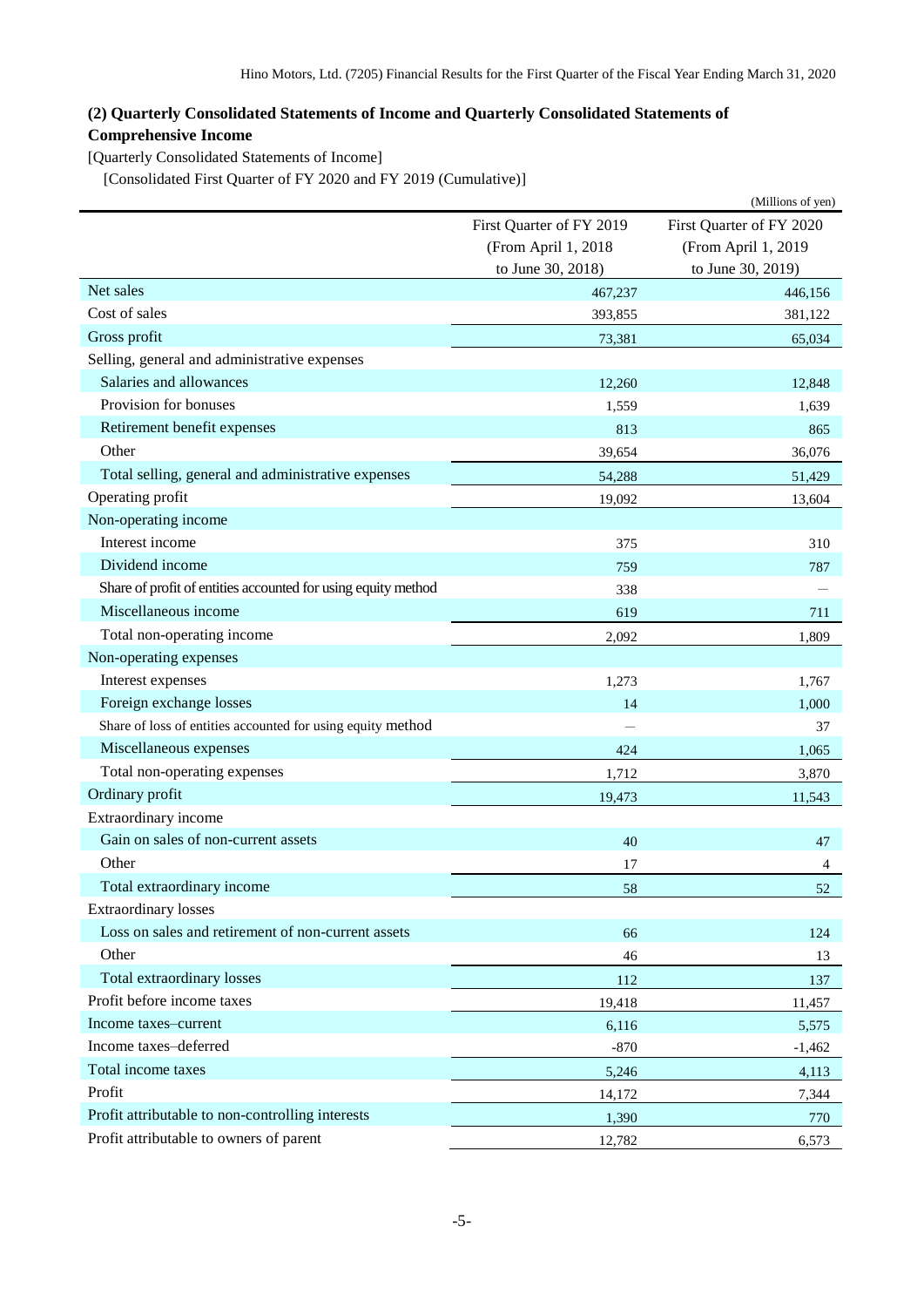<span id="page-7-0"></span>[Quarterly Consolidated Statements of Comprehensive Income]

<span id="page-7-1"></span>[Consolidated First Quarter of FY 2020 and FY 2019 (Cumulative)]

|                                                       |                          | (Millions of yen)        |
|-------------------------------------------------------|--------------------------|--------------------------|
|                                                       | First Quarter of FY 2019 | First Quarter of FY 2020 |
|                                                       | (From April 1, 2018)     | (From April 1, 2019      |
|                                                       | to June 30, 2018)        | to June 30, 2019)        |
| Profit                                                | 14,172                   | 7,344                    |
| Other comprehensive income                            |                          |                          |
| Valuation difference on available-for-sale securities | 1,113                    | 1,261                    |
| Deferred gains or losses on hedges                    | 10                       | -99                      |
| Revaluation reserve for land                          |                          | $-6$                     |
| Foreign currency translation adjustment               | $-1,604$                 | $-1,513$                 |
| Remeasurements of defined benefit plans, net of tax   | 250                      | 236                      |
| Share of other comprehensive income of entities       | $-144$                   | 211                      |
| accounted for using equity method                     |                          |                          |
| Total other comprehensive income                      | $-374$                   | 90                       |
| Comprehensive income                                  | 13,798                   | 7,434                    |
| Comprehensive income attributable to                  |                          |                          |
| Comprehensive income attributable to owners of        |                          |                          |
| parent                                                | 12,135                   | 6,978                    |
| Comprehensive income attributable to                  |                          |                          |
| non-controlling interests                             | 1,663                    | 456                      |